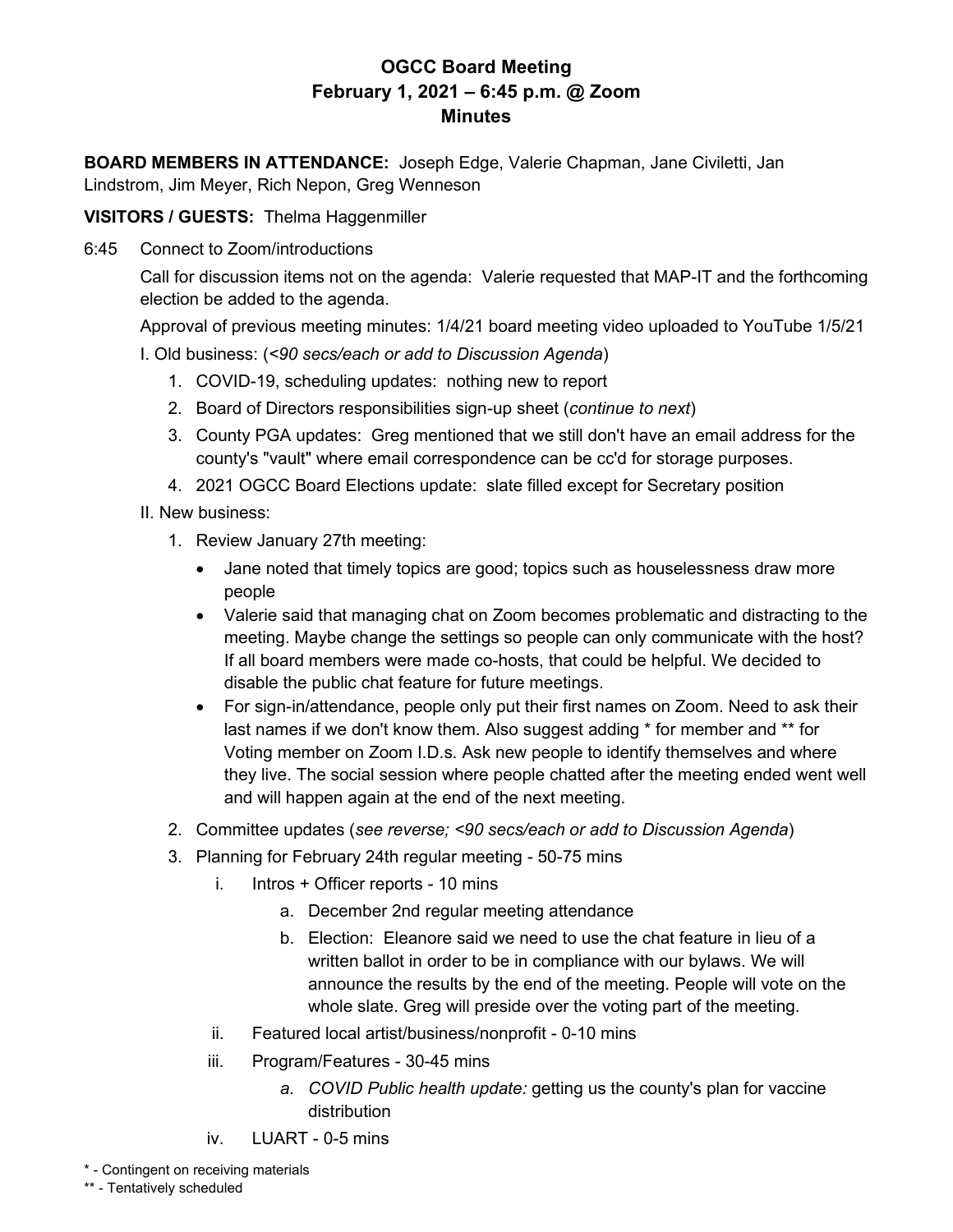- v. Committee Updates 5-10 mins
	- a. CERT: Greg said CERT members are supporting COVID-19 vaccine clinics. He'll have an update for the Feb. meeting.
	- b. CPO Summit: Jim said they discussed the difficulty in reaching people at the county and a failure to respond in a timely manner. They are researching Zoom access for CPOs through the county.
	- c. Park Ave: moving through the process
	- d. Governance Project no update this month
	- e. HDOG Chair is Suzanne Wolf
- vi. Announcements 0-5 mins
- vii. Social time 30 45 mins
- 4. Work Session None
- 5. Land Use Application Review None
- 6. Discussion items:
	- i. Public records requests
		- a. *Minutes/actions/attendance*

We received a public records request for four years worth of OGCC minutes that we were not able to fulfill in a timely fashion. Eleanore formed a task force to resolve the issue. Minutes from 2017-2019 have been posted to the website. Jan is working on completing some 2020 and 2021 minutes. Minutes only need to include who was there and what decisions / votes that took place. Recorded minutes can take the place of written minutes.

- b. *JE will connect with Board to assist with email access.*
- ii. MAP-IT nominations: Ed Gronke wants to make sure the OGCC is comfortable with him as Chair.
- iii. Regular meetings and land use reviews: collaborating with Jennings Lodge CPO on LUART reviews, putting together slides, reports, conditions of approval. Jennings Lodge CPO is meeting every other month now. Rich offered to help with Land Use. He has a lot of experience.
- iv. Inclusive public engagement (*continue to next*)
- 7. Schedule forecast (*see reverse*)

Regular meetings: Zoom

Feb 24, Mar 24, Apr 28

● Board meetings: Zoom

Mar 1, Apr 5\*\*

8:29 Adjourn